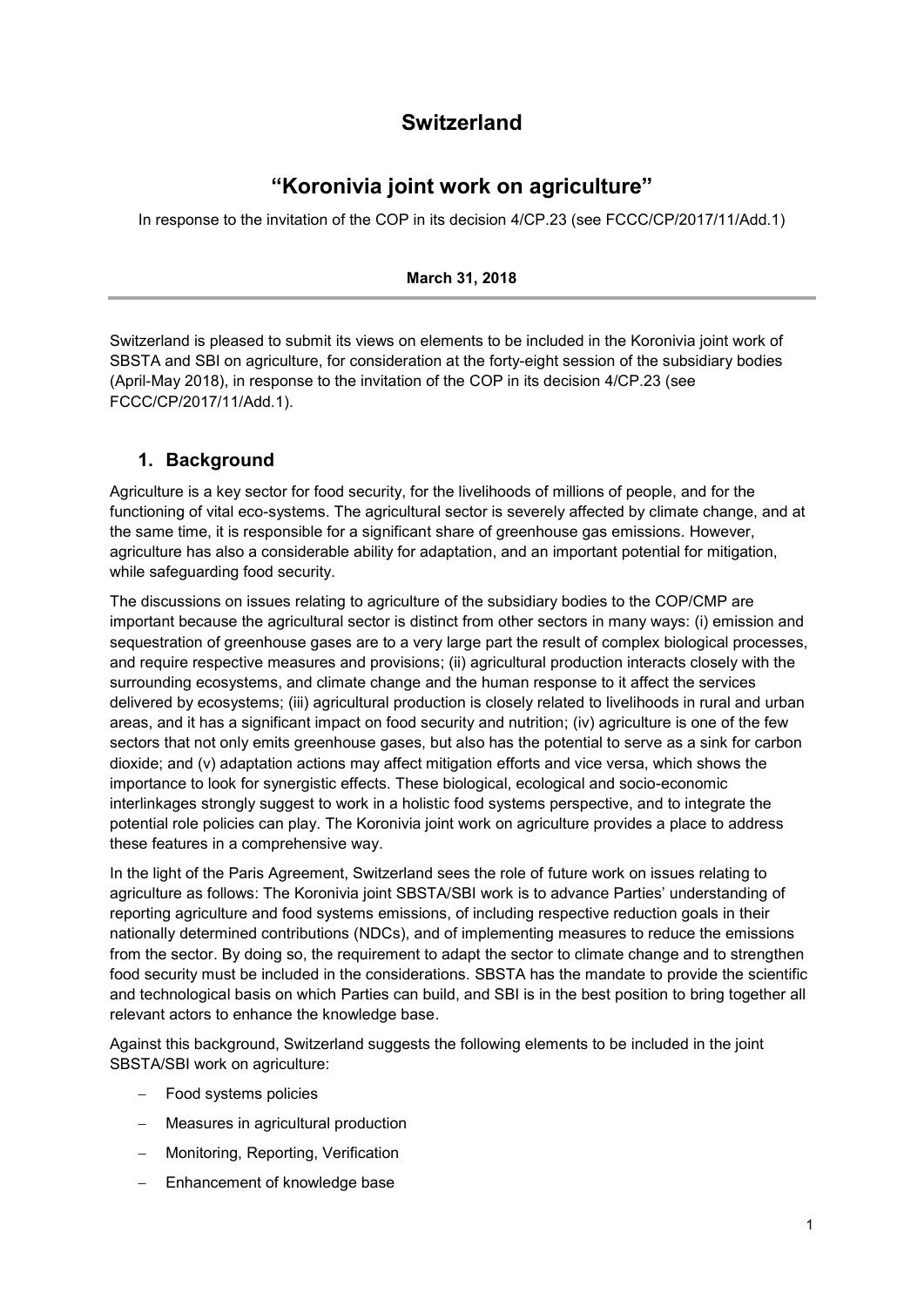## **2. Elements for consideration**

Switzerland suggests that a series of questions, for each of the four elements for consideration mentioned above, be discussed under the Koronivia joint work on agriculture:

### **Food systems policies**

As Switzerland understands it, the term "food systems policies" includes political instruments that aim at affecting one or several elements (environment, people, inputs, processes, infrastructures, institutions, etc.) and/or activities that relate to the production, processing, distribution, preparation and consumption of food, and the outputs of these activities, including socio-economic and environmental outcomes, and at establishing food systems that ensure food security and nutrition for all in such a way that the economic, social and environmental bases to generate food security and nutrition of future generations are not compromised.<sup>1</sup> The questions suggested for discussion are as follows:

- What are the needs of the Parties, in order to fully include food systems emission reduction in their NDCs, and to implement measures to reduce the emissions from the food sector?
- Which policies would be suitable to advance food systems towards sustainable consumption and production, lower emissions, better adaptation and increased food security?
- What are the characteristics of logical frameworks that are suitable to assess progress in climate action, as well as positive and negative impacts along the value chains, in a systemic perspective (also see paragraph on Monitoring, Reporting, Verification)?
- Which approaches can make mitigation and adaptation efforts in food systems economically, socially and ecologically sustainable?

Way forward: We suggest that the UNFCCC secretariat compiles a respective technical paper based on key scientific publications, National Communications, and presentations held at the five workshops in the framework of the SBSTA agenda item "issues related to agriculture" between 2013 and 2016.

#### **Measures in agricultural production**

When it comes to measures in agricultural production in order to lower emissions, improve adaptation and increase food security, Switzerland would like to emphasize a) the need to focus on climate-smart solutions, i.e. to combine adaptation and mitigation progress; and b) the importance of site-adapted management that takes into account the vulnerabilities of the different agricultural systems and livelihoods.

In Switzerland's view, all subject matters mentioned in the COP Decision 4/CP.23 (see FCCC/CP/2017/11/Add.1) under paragraph 2 are relevant to progress in dealing with challenges of climate change in the agricultural sector, and thus deserve further discussion. Switzerland would like to point out that biodiversity including genetic resources for food and agriculture are equally relevant subject matters to consider when thinking of solutions.

We would like to propose the following questions for discussion:

- What are the strengths and weaknesses of adaptation and mitigation measures presently known? Which measures can be denominated as "no regret measures"?
- What are barriers for the implementation of effective adaptation and mitigation measures and how can these barriers be overcome?
- Which measures can be recommended for upscaling in implementation? Which measures need further research?

<sup>1</sup> <sup>1</sup> HLPE, 2014. Food losses and waste in the context of sustainable food systems. A report by the High Level Panel of Experts on Food Security and Nutrition of the Committee on World Food Security, Rome 2014. 29-31.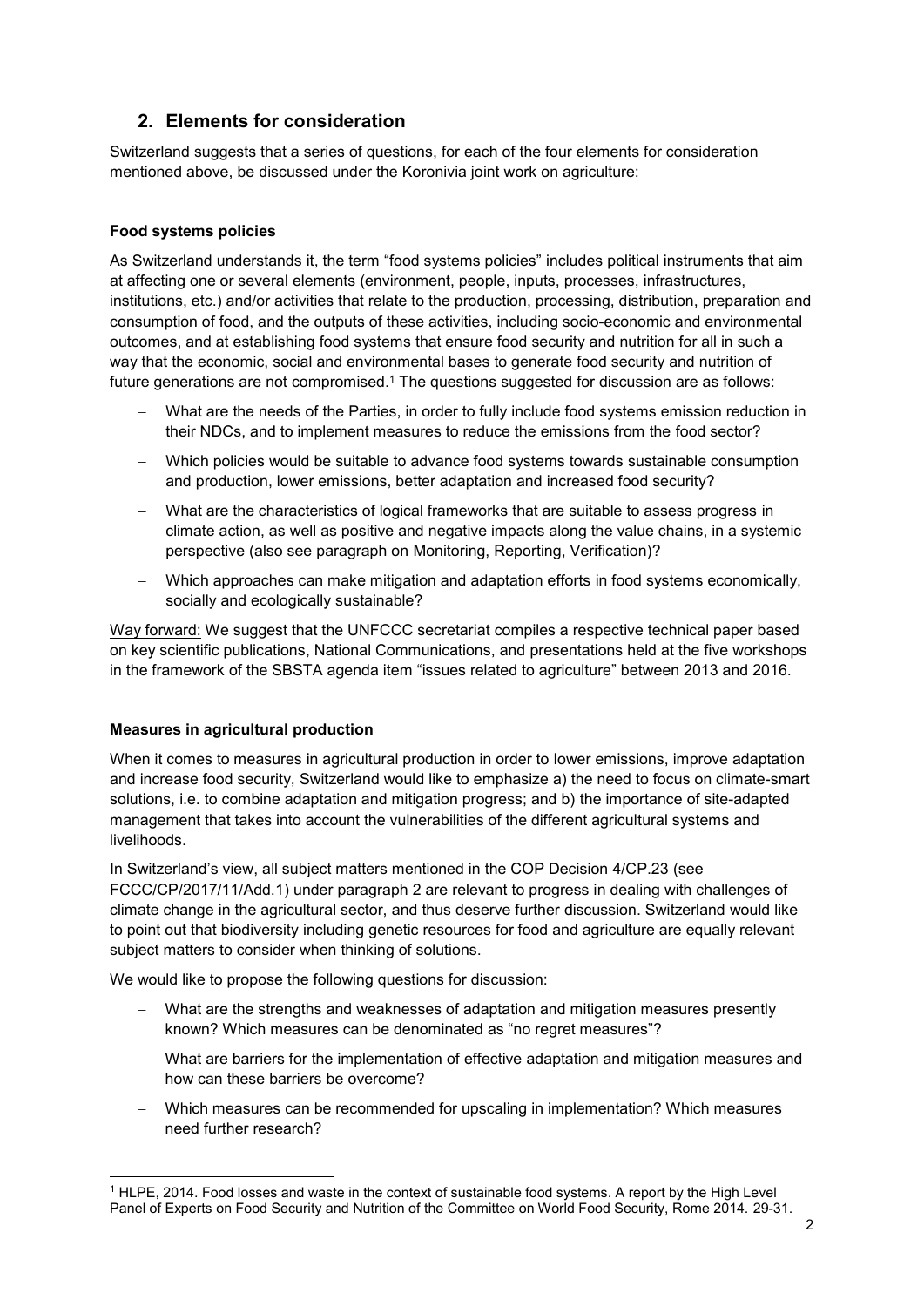- How can information of international bodies such as FAO, CGIAR-CCAFS, UNEP, Global Research Alliance on Agricultural Greenhouse Gas Emissions, Global Alliance for Climate Smart Agriculture, etc. on promising adaptation and mitigation actions be used to boost further activities and promote further action on the ground?
- How could the UNFCCC review process (review of national GHG-Inventories, national communications, biennial update report) and other activities by UNFCCC bodies (e.g. CDM executive Board), be used to gather, compile and disseminate information on successful mitigation and adaptation actions already implemented by individual Parties?

Way forward: We propose that the UNFCCC secretariat compiles a respective technical paper based on key scientific publications, National Communications, and presentations held at the five workshops in the framework of the SBSTA agenda item "issues related to agriculture" between 2013 and 2016.

### **Monitoring, Reporting, Verification**

In view of the many complex processes leading to greenhouse gas emissions in the agricultural sector, a sound data basis is vital in order to evaluate the various mitigation actions in different agricultural contexts.

We advocate the following questions to be discussed with regard to methods and approaches to measure progress in climate action:

- Which methods and approaches exist, for which context? What are their strengths and weaknesses? Which methods or approaches can be recommended?
- How do Parties assess data availability in the various subject matters mentioned in the COP decision 4/CP.23? What can UNFCCC do to improve the situation?
- How do Parties perceive comparability of agricultural monitoring data? Is there a need to further develop standardized approaches and indicators to allow for better comparability?
- How do Parties see data accessibility? What can UNFCCC do to improve the situation?

Way forward: We suggest that Parties submit their appraisal of the data situation in the various subject matters mentioned in the COP decision 4/CP.23, paragraph 2, to SBSTA/SBI, and that the UNFCCC secretariat then compiles the appraisals in a technical paper. The technical paper shall be amended with published scientific key assessments, and by an input of the UNFCCC Secretariat (e.g. the Mitigation, Data & Analysis programme, possibly with support from the annual meetings of the greenhouse gas inventory lead reviewers). Furthermore, the IPCC Task Force on National Greenhouse Gas Inventories could be invited to provide additional inputs.

### **Enhancement of knowledge base**

Different stakeholders, including various UNFCCC bodies, share common and/or interlinked interests in the agricultural sector and related value chains. Their interdependence calls for further collaboration and concerted action, beyond sectorial barriers and amongst different kinds of entities (such as governments, UN agencies, private sector, civil society, etc.). Knowledge about and recognition of existing efforts to enhance mitigation and adaptation in agriculture and food systems, and communication between actors involved in normative/global work and in field-level operations, is essential for upscaling and bigger impact. Against this background, it may be valuable to explore new and more direct ways of collaboration between UNFCCC and global initiatives and stakeholders in the field of agriculture and food systems.

We suggest that Parties reflect on the following questions:

- How do Parties assess efficiency and effectiveness of communication, coordination and collaboration among UNFCCC bodies when it comes to agricultural and food systems issues?